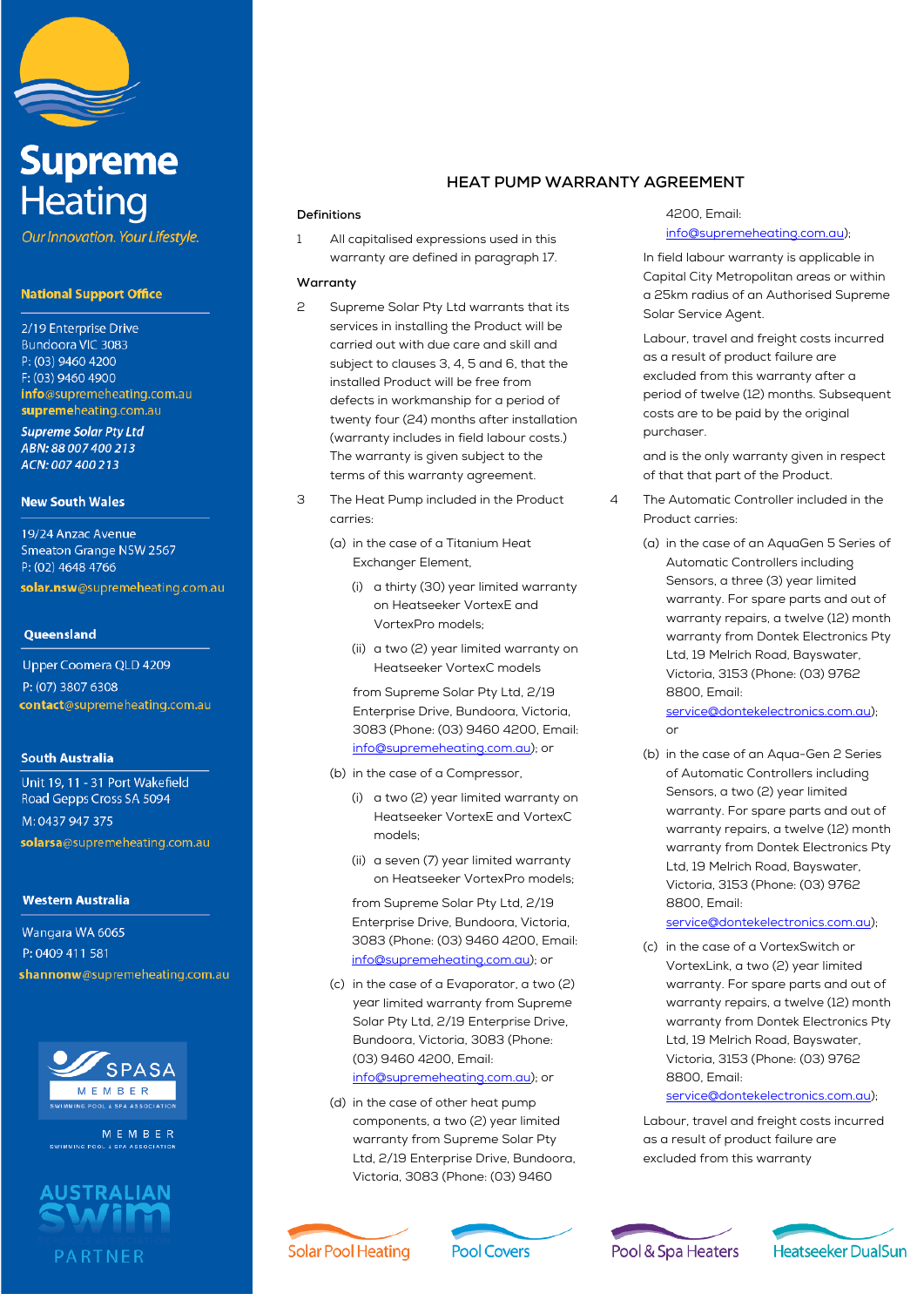

and is the only warranty given in respect of that part of the Product.

- 5 The Solar Pump included in the Product carries:
	- (a) in the case of a SunSol SS Series or Booster AB Series Solar Pump, a two (2) year limited warranty. Two (2) year warranty on the motor, pump body and seal plate, and a one (1) year warranty on the mechanical seal from Reltech Australia Pty Ltd, 43-45 Kylta Road, West Heidelberg, Victoria, 3081 (Phone: (03) 9459 3838, Email: office@reltech.com.au);

A twelve (12) month in field labour warranty is applicable in some Capital City Metropolitan areas or within a 20km radius of an Authorised Reltech Australia P/L Service Agent.

and is the only warranty given in respect of that part of the Product.

6 All other components supplied by Supreme Solar Pty Ltd carry a twelve (12) month limited warranty and is the only warranty given in respect of these components of the Product.

### **Exclusions**

- 7 Supreme Solar Pty Ltd will not be liable under this warranty where Supreme Solar Pty Ltd's reasonable opinion a defect is caused by:
	- (a) fair wear and tear;
	- (b) negligent, careless or improper use or handling;
	- (c) non-adherence to installation, operating, cleaning or maintenance instructions;
	- (d) harsh or adverse Pool/Spa water conditions;
	- (e) installation, repair to or alteration of any product or parts of the system by any person who has not been authorised by Supreme Solar Pty Ltd to perform such an installation, repair or alteration;
	- (f) act of God, riot, fire or other occurrence outside normal working conditions; or
	- (g) by other abuse or misuse caused by the Purchaser or a third party.
- (h) Any damage resulting from vermin infestation.
- 8 Subject to clause 9, any condition or warranty which would otherwise be implied in this agreement or in relation to the Product is hereby excluded.
- 9 Where legislation implies in this agreement or in relation to the Product any condition or warranty, and that legislation avoids or prohibits provisions in a contract excluding or modifying the application of or exercise of or liability under such condition or warranty, the condition or warranty shall be deemed to be included in this agreement. However, the liability of Supreme Solar Pty Ltd for any breach of such condition or warranty shall be subject to clause 14 and any other applicable exclusions set out in this agreement, be limited, at the option of Supreme Solar Pty Ltd, to one or more of the following:
	- (a) if the breach relates to goods:
		- (i) the replacement of the goods or the supply of equivalent goods;
		- (ii) the repair of such goods;
		- (iii) the payment of the cost of having the goods repaired; and
	- (b) if the breach relates to services:
		- (i) the supplying of the services again; or
		- (ii) the payment of the cost of having the services supplied again.

#### **What Supreme Solar Pty Ltd will do**

- 10 For defects relating to installation of the Product, Supreme Solar Pty Ltd will, in its absolute discretion:
	- (a) repair the Product or pay for the cost of having the Product repaired; or
	- (b) replace the Product or supply an equivalent Product; or
	- (c) pay for the cost of replacing the Product or acquiring an equivalent Product;

if the terms and conditions of this warranty are satisfied. Supreme Solar Pty Ltd will not be liable for any other loss or damage (including consequential or indirect damages).